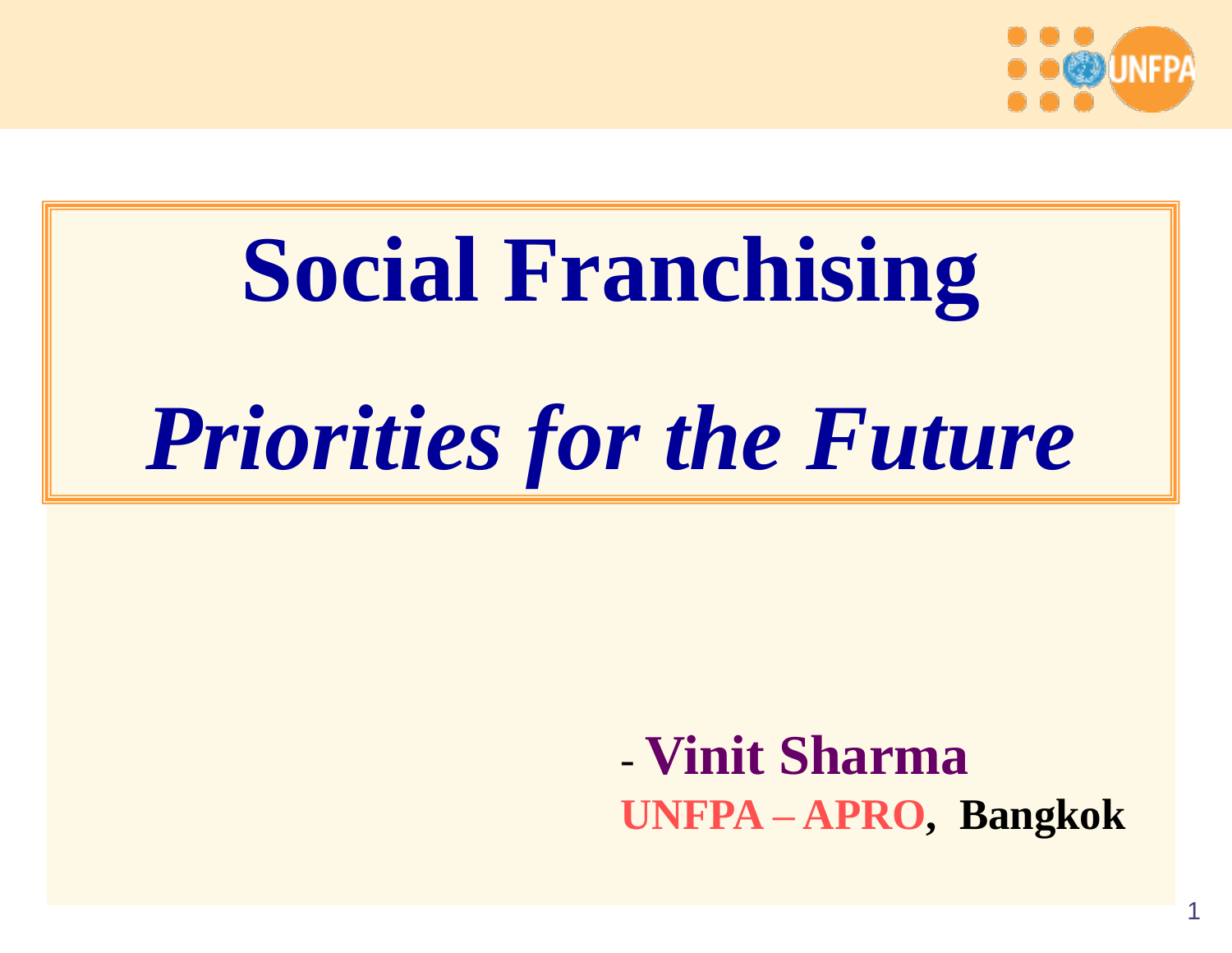

- 1. All governments are committed to the provision of health care to their populations
- 2. Due to limited resources, it is usually not possible for governments in the developing world to provide health care to all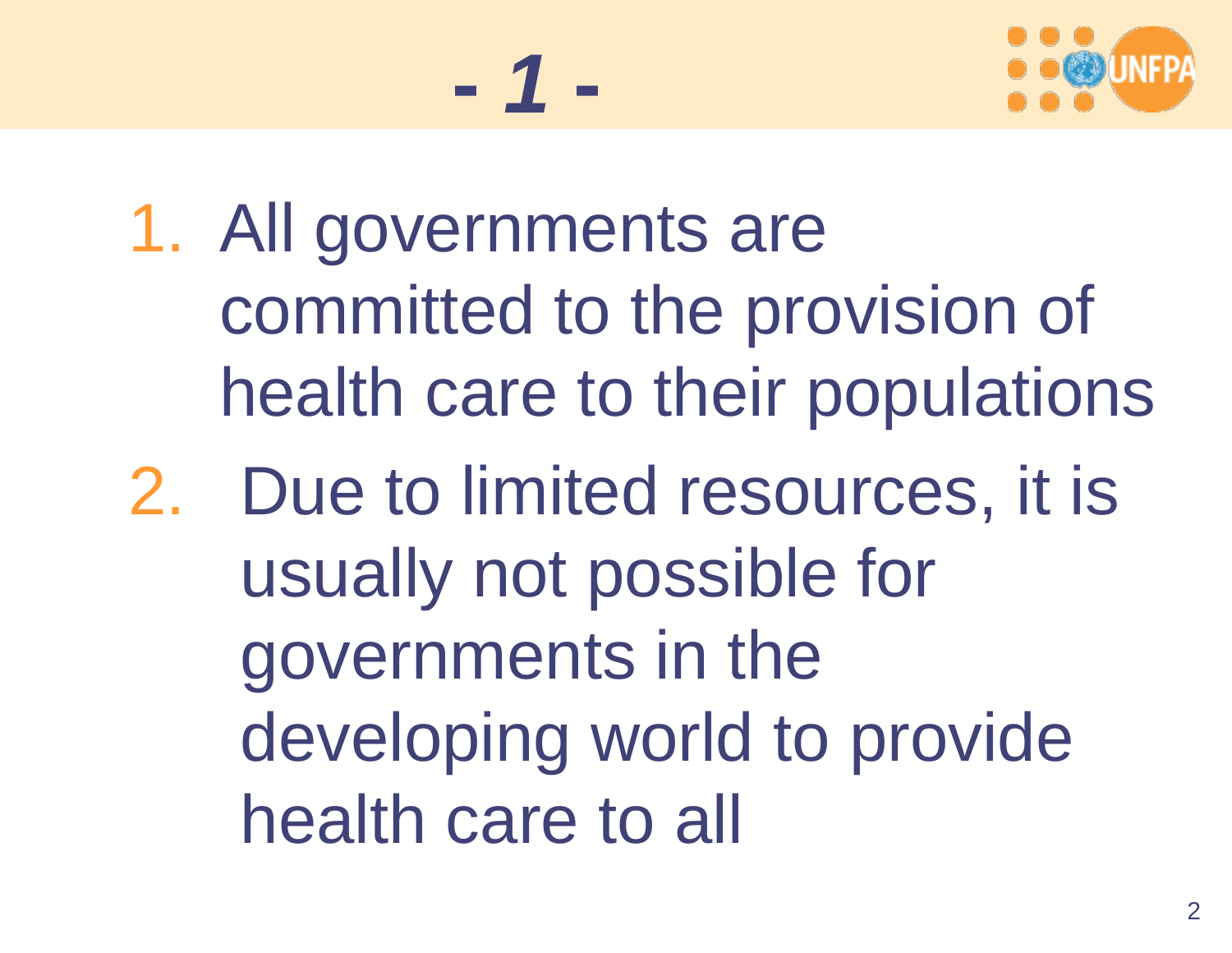



- 3. The idea of partnership with the private sector evolved to:
	- increase access
	- improve quality
- 4. The concept of public private partnership has undergone remarkable positive transformation over the years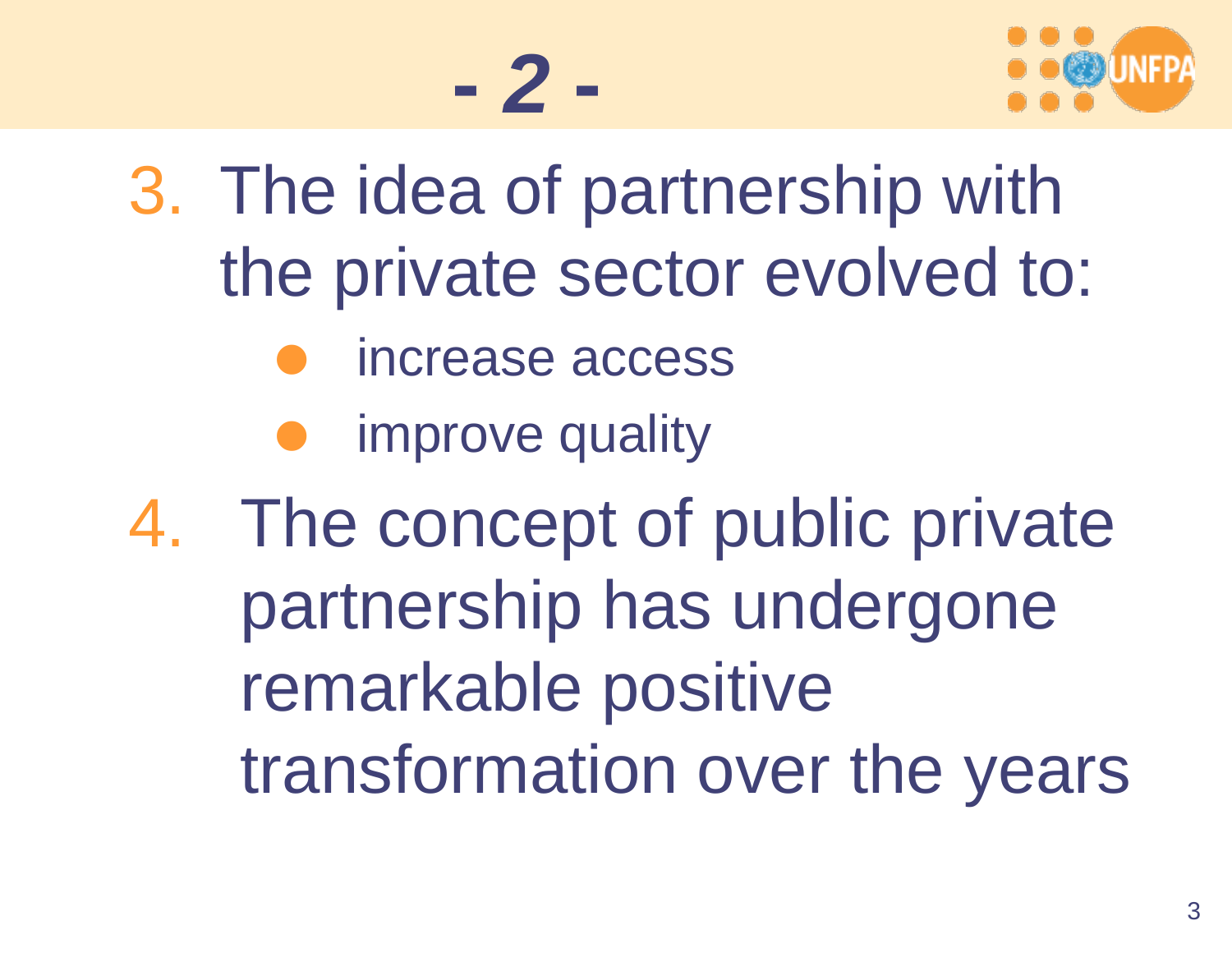

Inherent in this concept are also the ideas of:

- Corporate social responsibility
- **Social marketing**
- **Social franchising**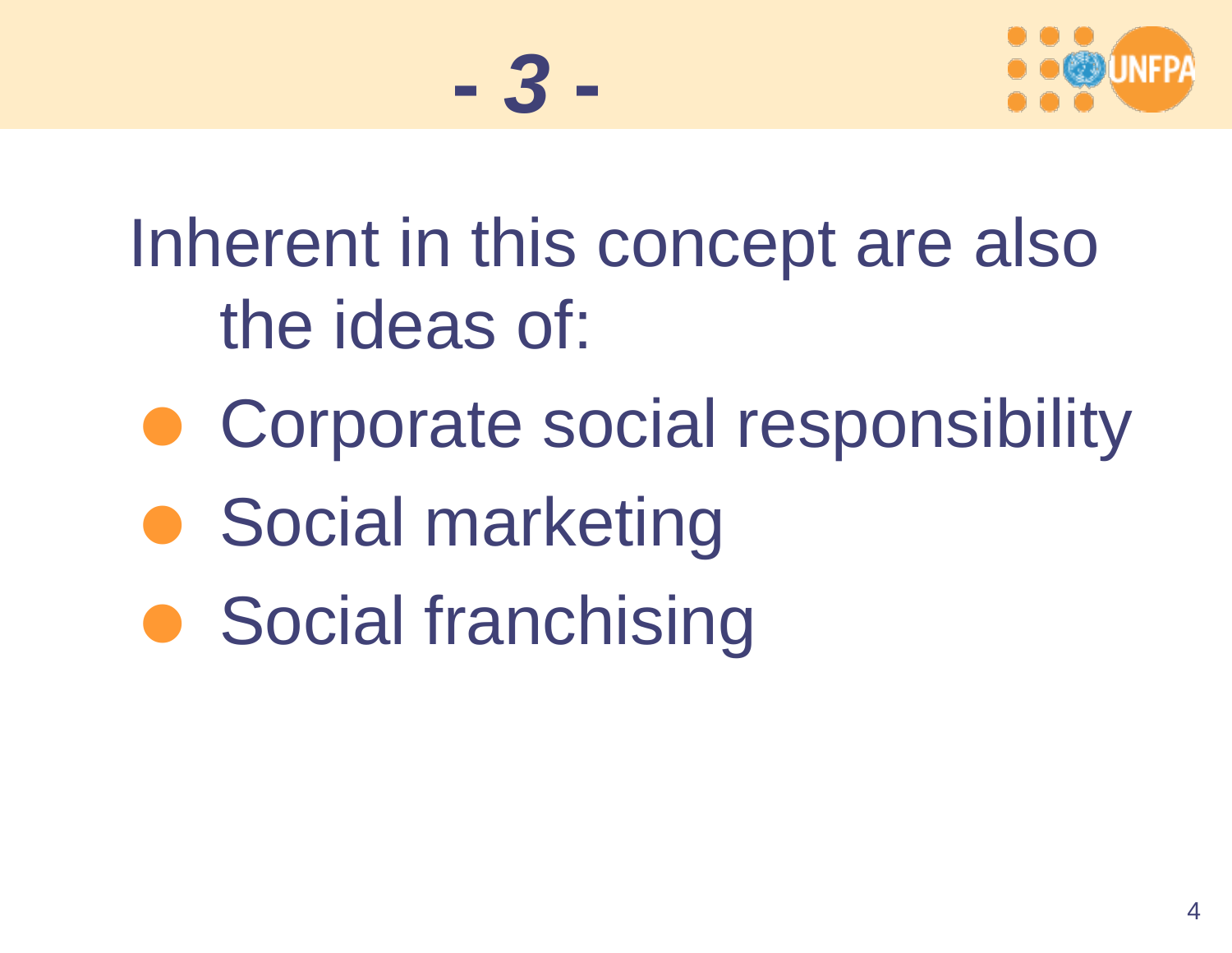### **Historical Perspective - 1**

*….sellers of commodities (such as soap) are generally effective while sellers of social causes are generally ineffective..* [G.D. Wiebe, 1952]

 …….*you can sell a presidential candidate like you sell soap …* [Joe McGinniss, 1968]

*everything and anything can be sold by following the right approach*  $5$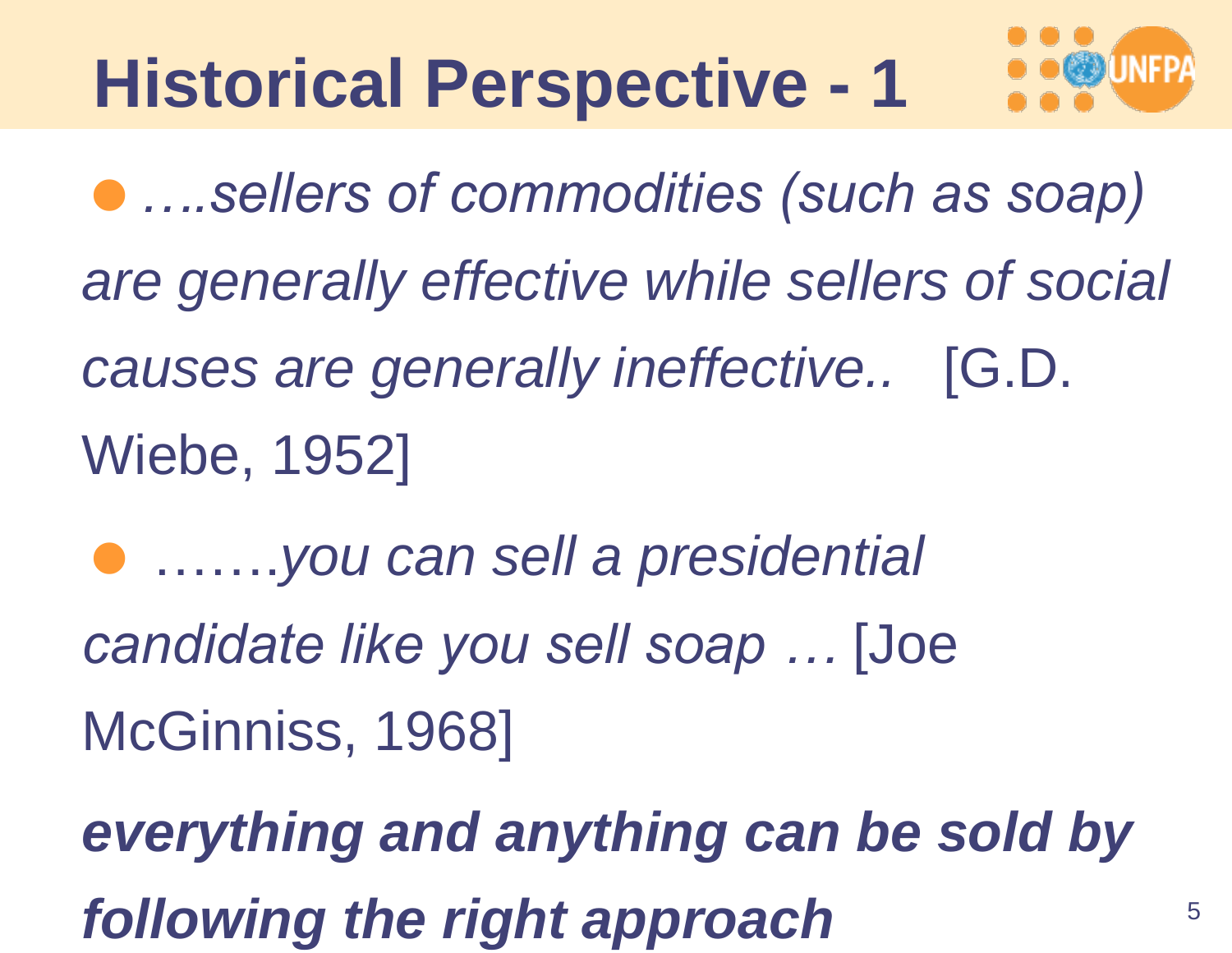

*….the more the conditions of the social campaign resemble those of a product campaign, the more successful the social campaign …* [Philip Kotler, Gerald Zaltman, 1969]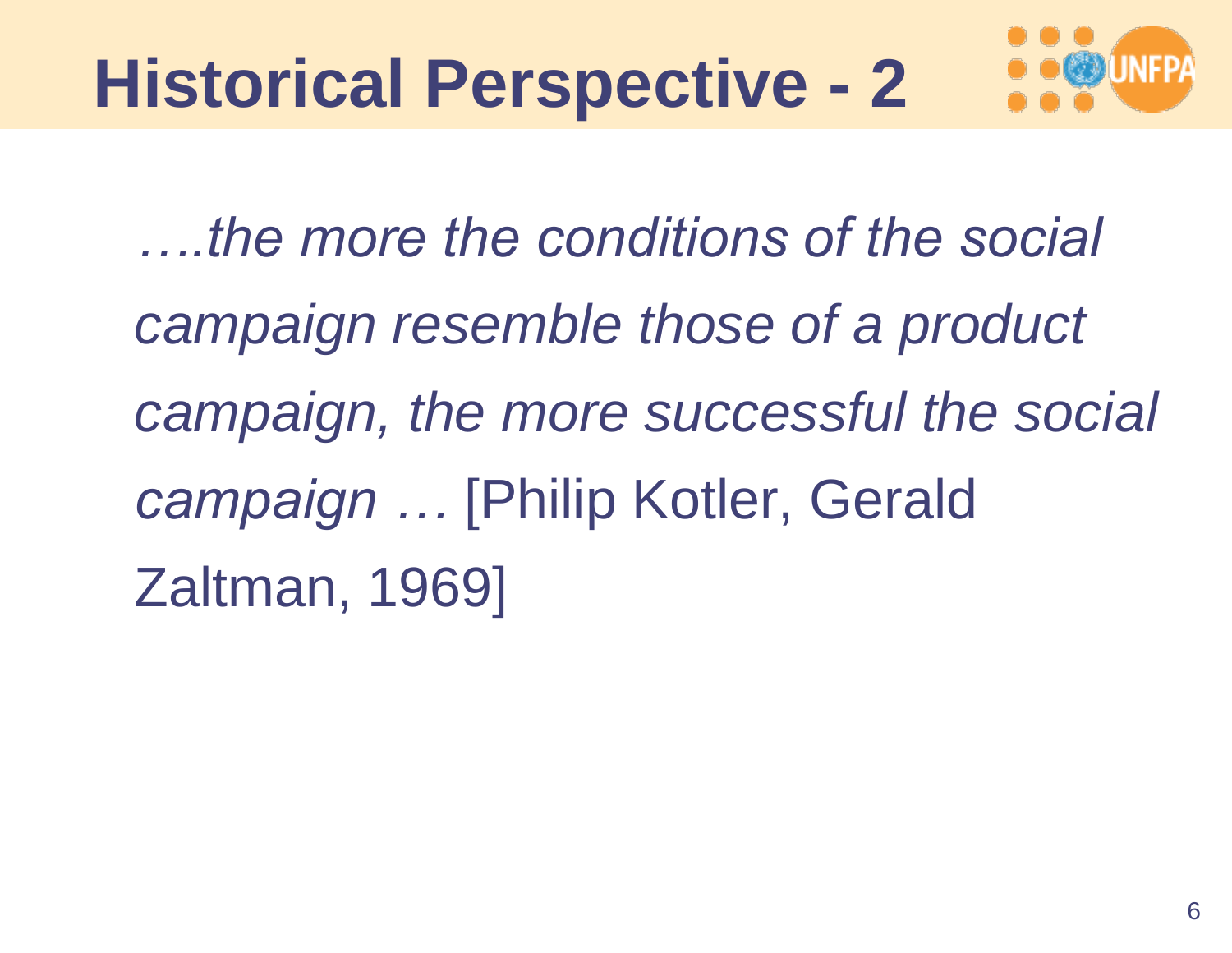# **The Requisite Conditions -1**

- Real or psychological *monopolization*  a condition marked by the absence of counter propaganda
- *Canalization*  or re-shaping of of existing attitudes
- *Supplementation*  programmes of face to face communication / contacts
	- Lazarsfeld and Merton (1949)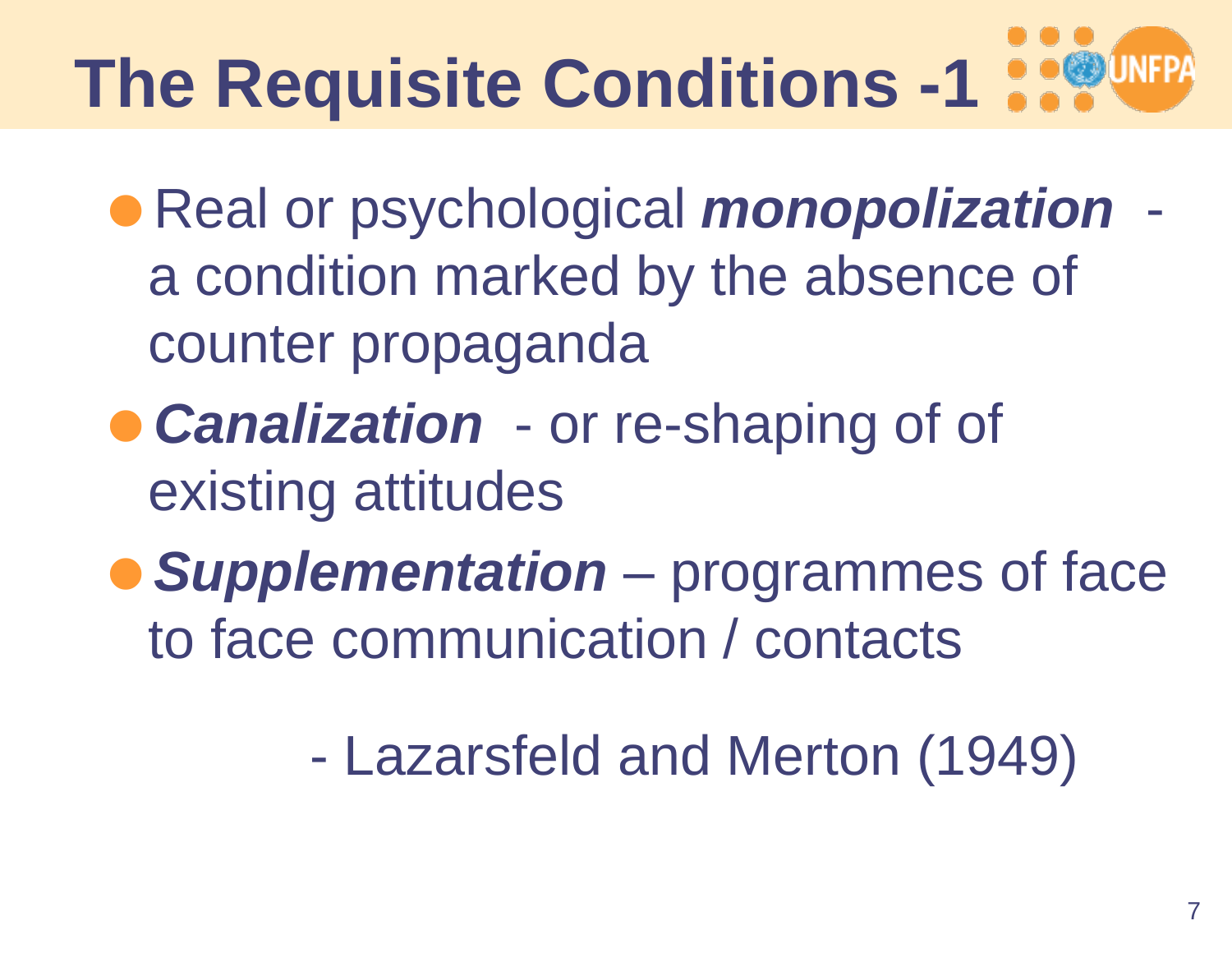### **The Requisite Conditions - 2**

- **The Force** the intensity of the person's motivation toward the goal
- **The Direction** how & where the person might go to consummate the motivation
- **The Mechanism:** an agency that enables the person to translate motivation into action
- **Adequacy & Compatibility: the ability and** effectiveness of the agency in performing its task
- **Distance:** the estimate of energy and cost required to consummate the motivation in relation to the reward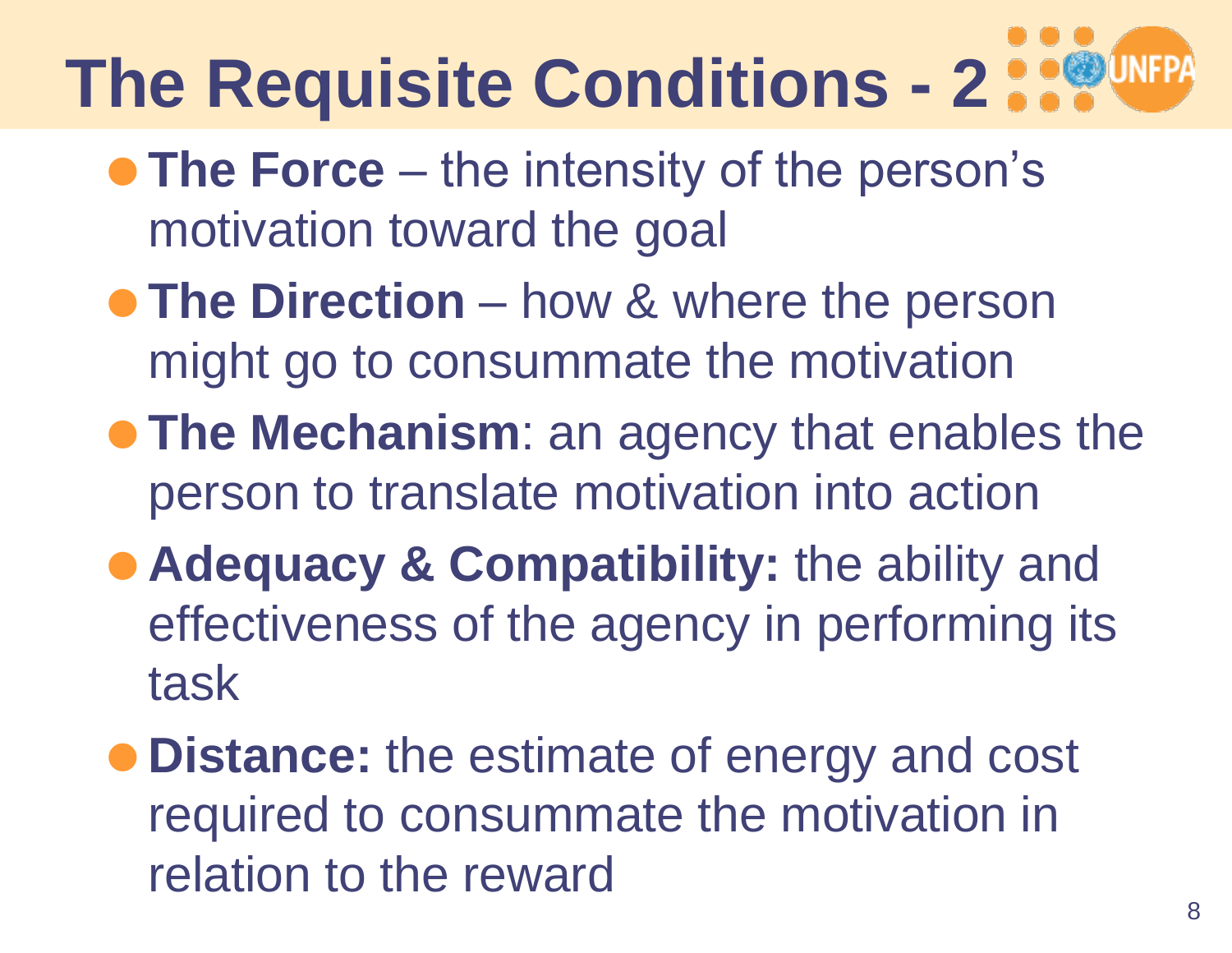### **Sales v/s Marketing**



A *sales* orientation considers the job as one of finding customers for existing products and convincing them to buy these products

*It is implied here that a new product is not being developed, but rather trying to sell an existing one with the suggestion that this is somewhat* **new and improved**

*A marketing* concept calls for most of the effort to be spent on discovering the wants and needs of a target audience and then creating the goods and services to satisfy them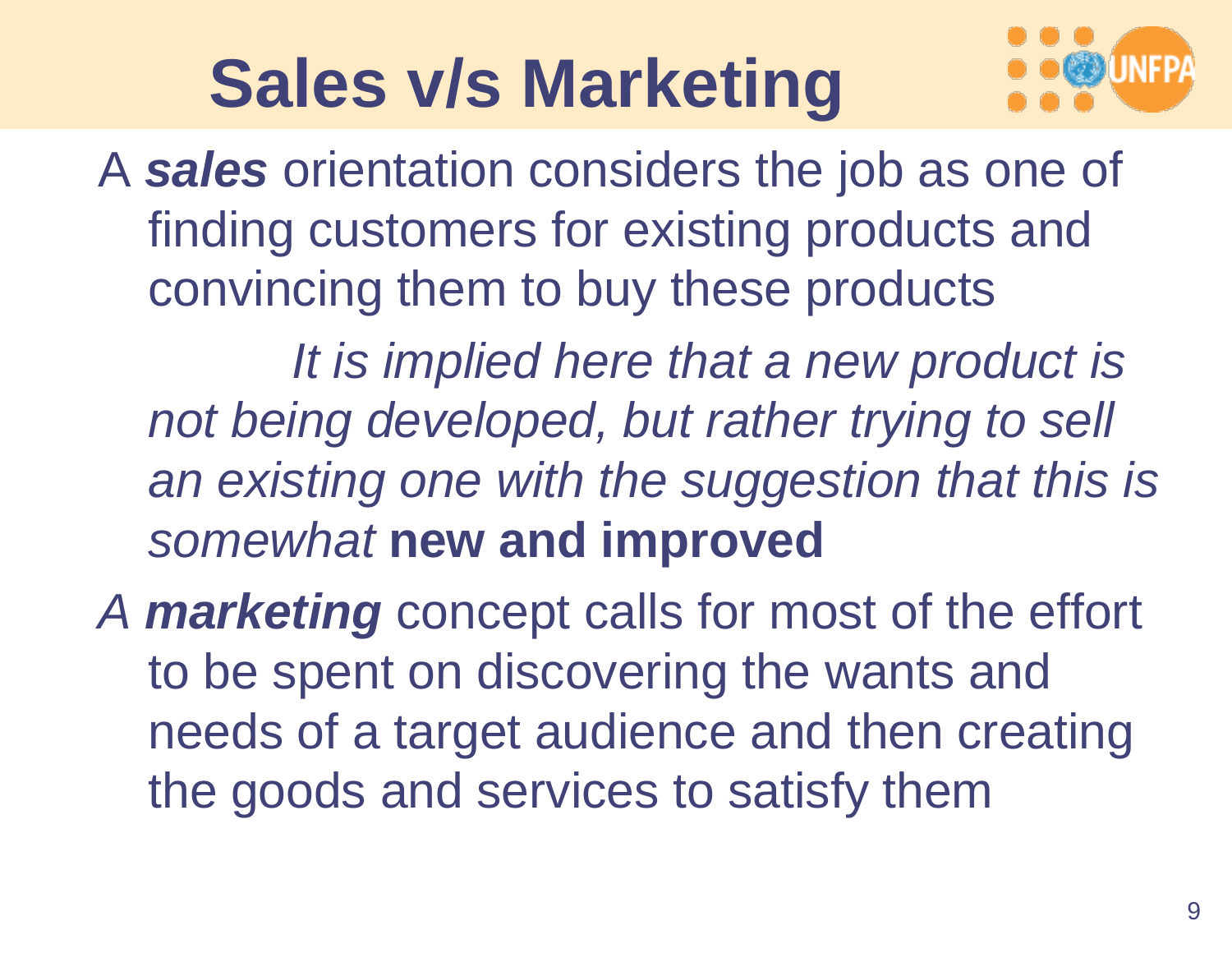# **Social Marketing**



#### *Social marketing focusses on behavior as its bottom line*

- **Social marketing programmes influence** behaviour – they do not always change it
- social marketing seeks to influence voluntary behavior

■ social marketing seeks to benefit target consumers and / or the society as a whole, **NOT** the marketer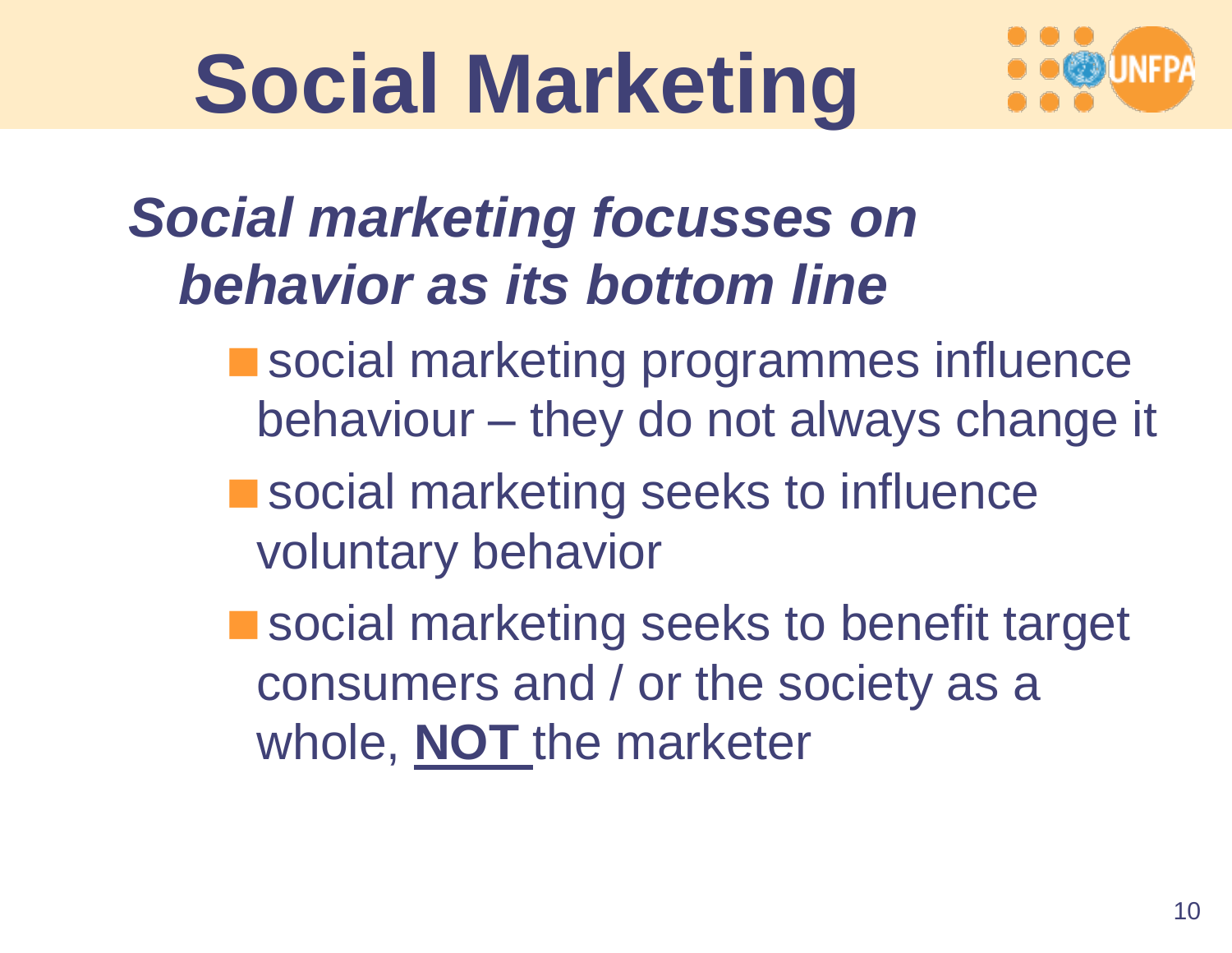#### **The Progress**



- 1988 The Blue Circle Network (BKKBN, Indonesia)
- 1994 Sangini Social Franchise Nepal; 1995 – Greenstar – Pakistan
- There were about 10 social franchises until 2003, 10 more added during 2004 – 2007 and 22 new franchises were started during 2008 – 2011
- As of 2012 about 74 programmes in 40 countries – mostly in S Asia followed by SE Asia and Africa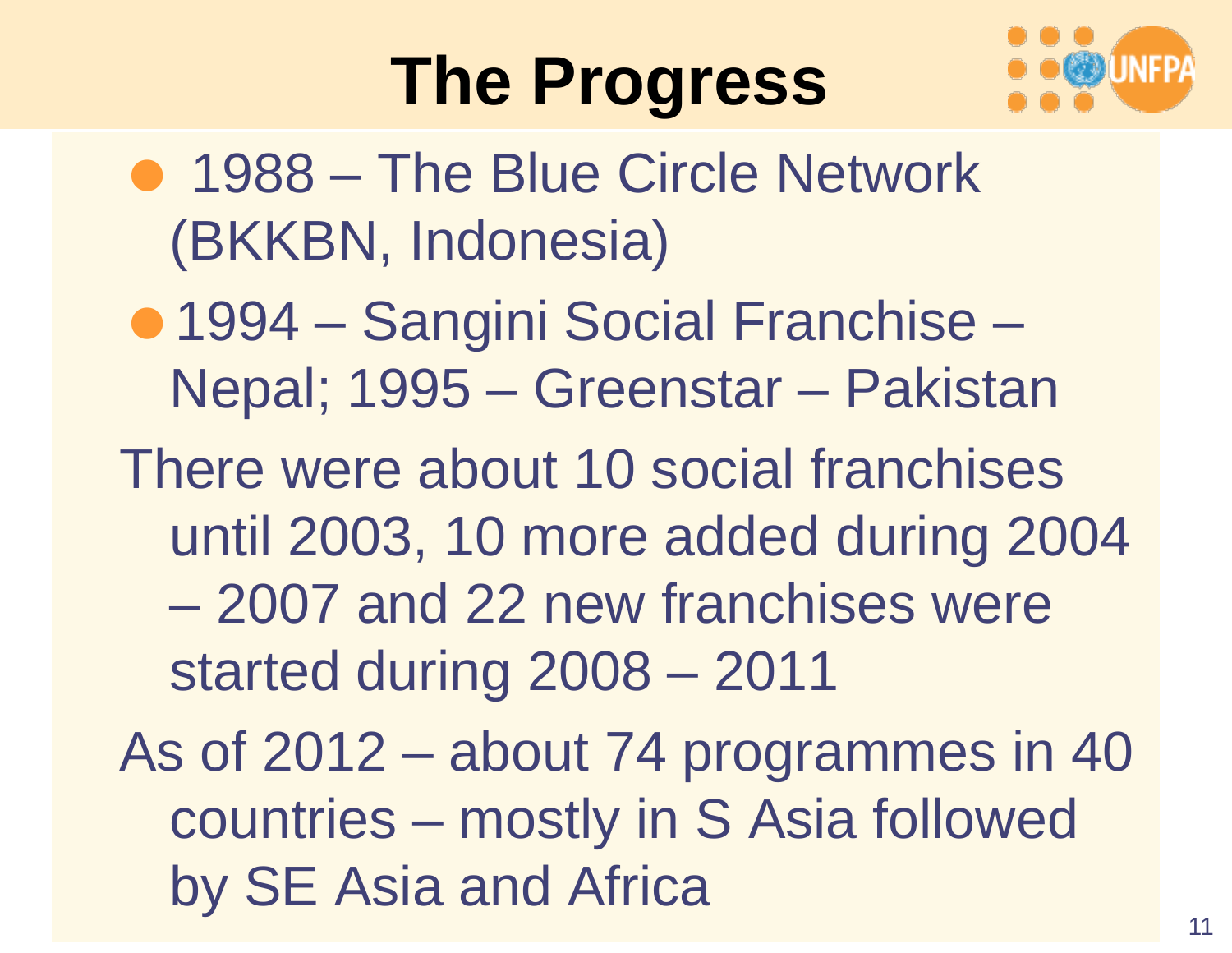### **Strengths / Positives**

*Addressing human rights and equity*: **• Increasing access** – financial (subsidized products); geographical **• Increase availability - Making services** more widely available; impressive coverage; increase utilization **• Increase client volume; client** satisfaction; improve client health knowledge and behaviour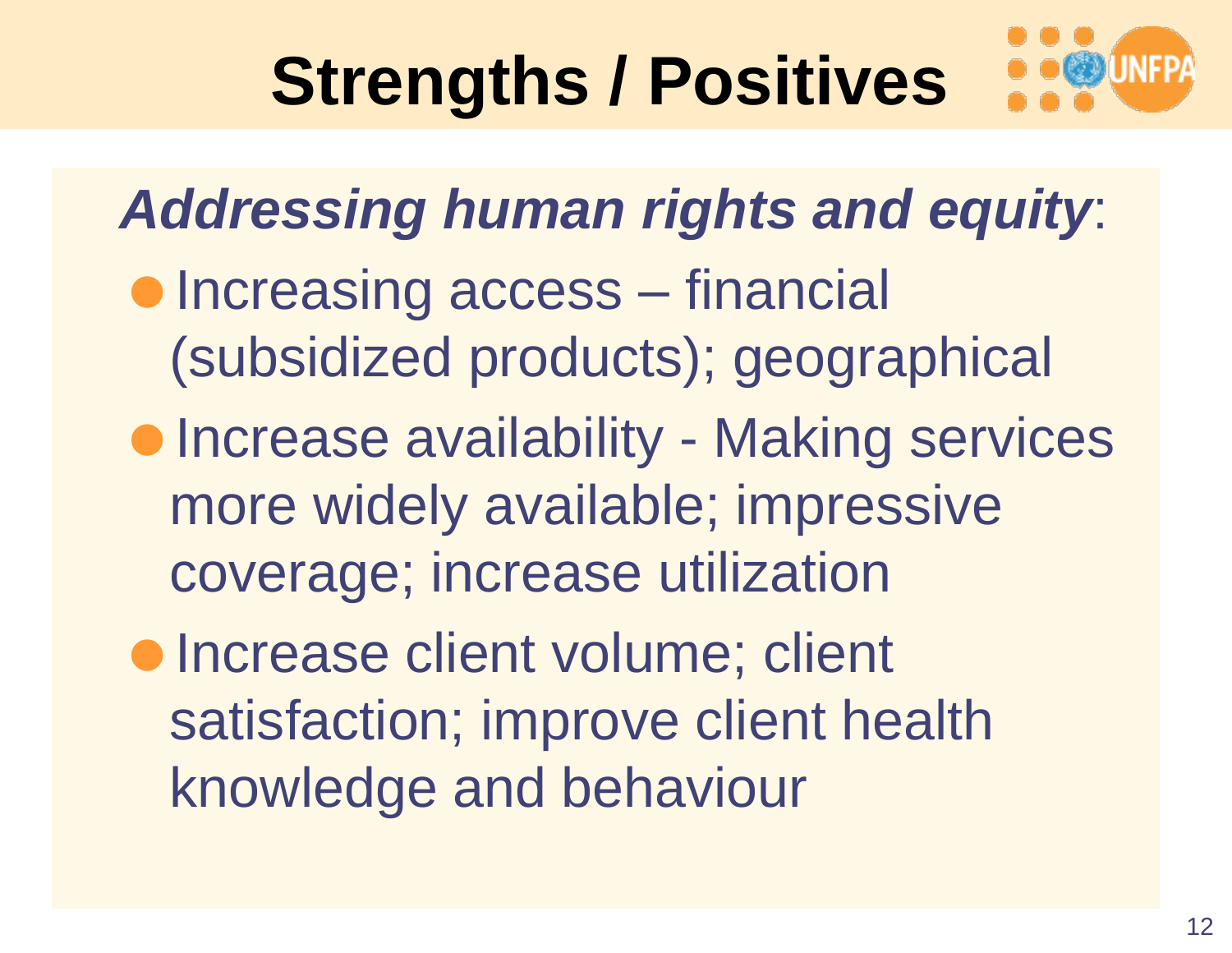### **Strengths / Positives**

*Addressing human rights and equity*:

- **Provide more than 5 methods of** contraception – wider choice
- **Increased job opportunities and** employment
- Expanding the contraceptive market
- Increasing the use of FP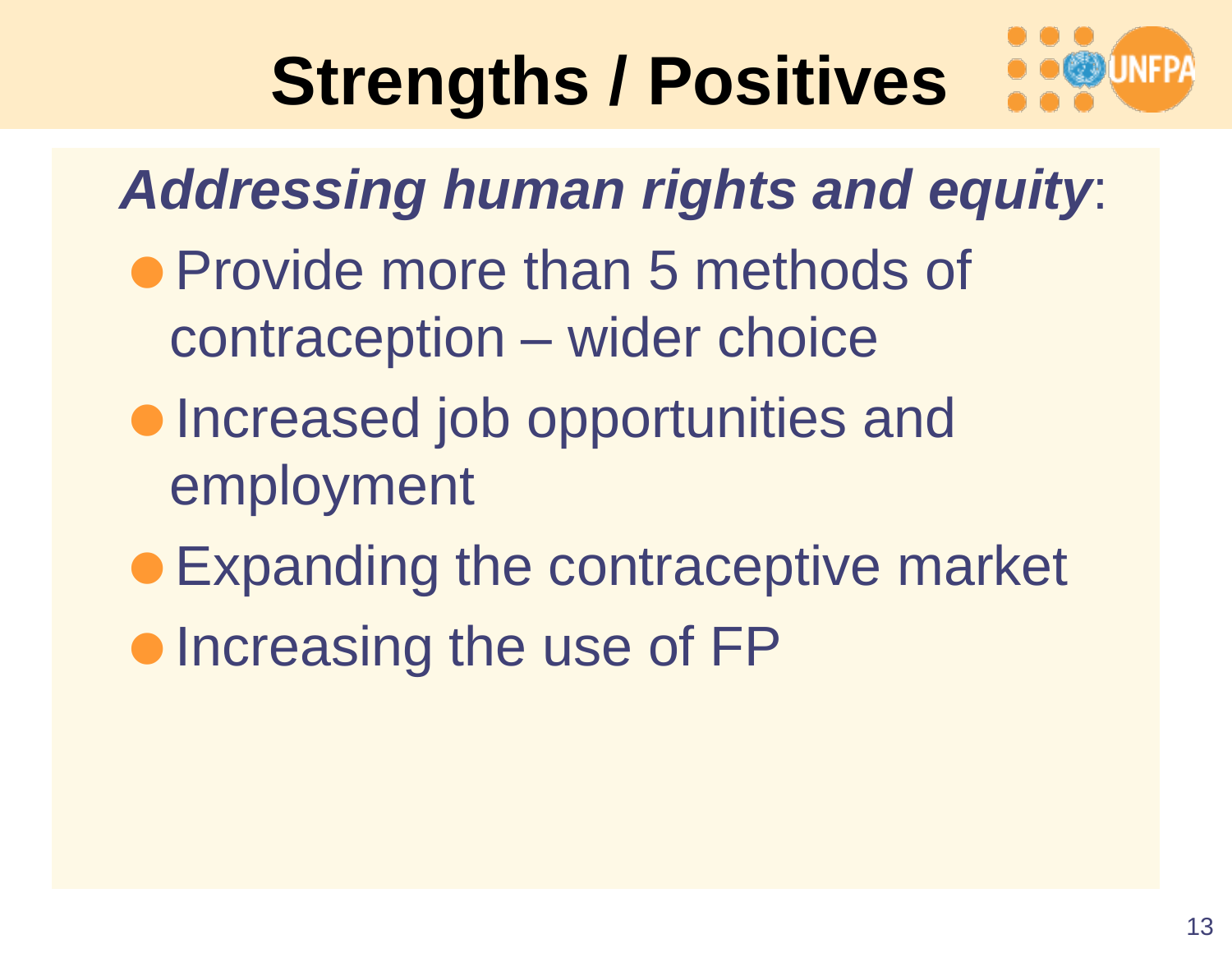Making services more widely available v/s making new services – have not substantially expanded access to services but rather recruit existing providers into the network or merely shift users from one source of care to another available;

 $\bullet$  no new clinics have been set up in places where they did not exist earlier; non – availability in rural and hard to reach areas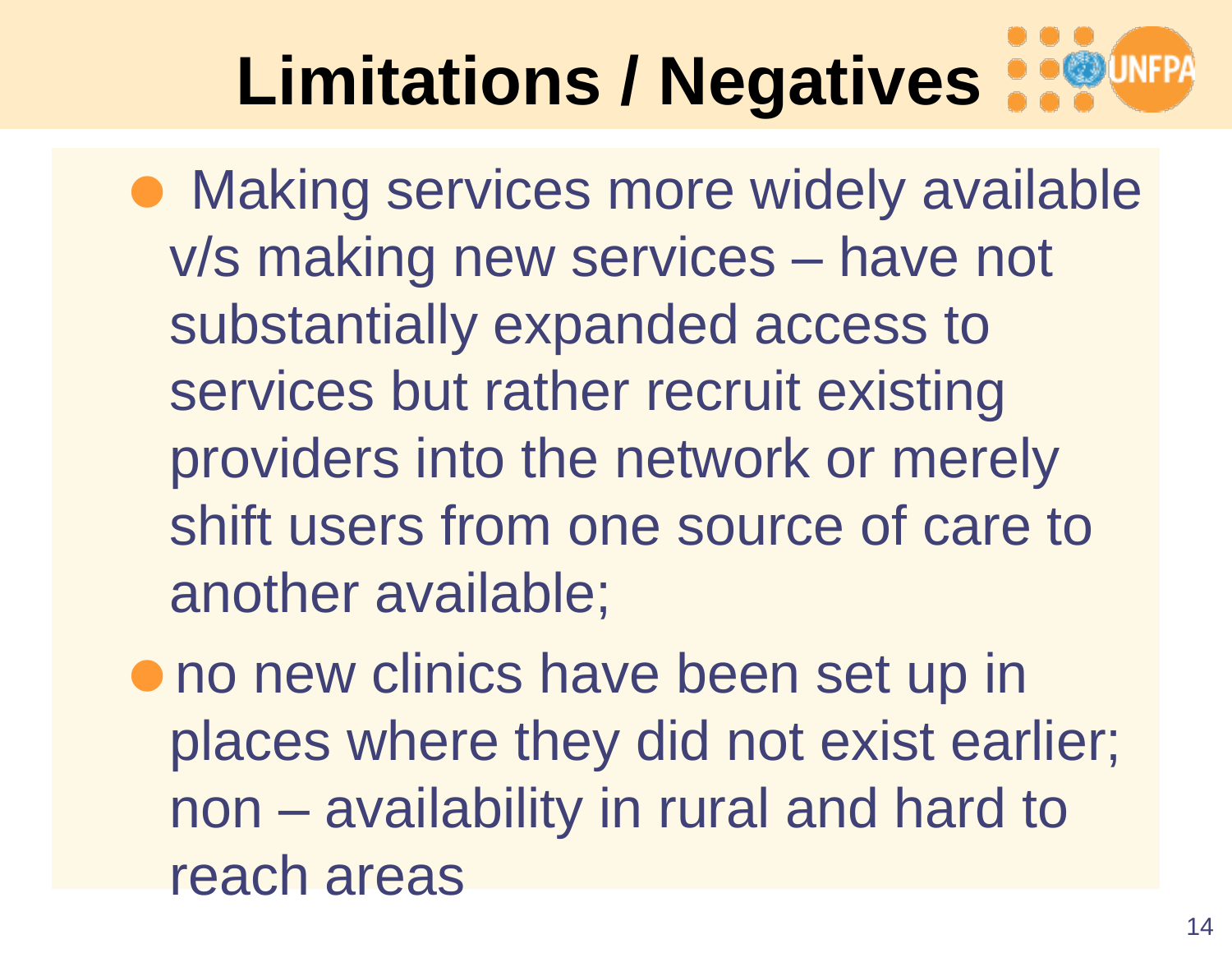- Client's inability to pay for services utilization of services by low income groups significantly lower than utilization by relatively better off groups – higher utilization could also be because client's pay for the services
- Mixed results for quality of care (studies show positive client satisfaction – but providers' technical competence and quality of equipments and medications not studied)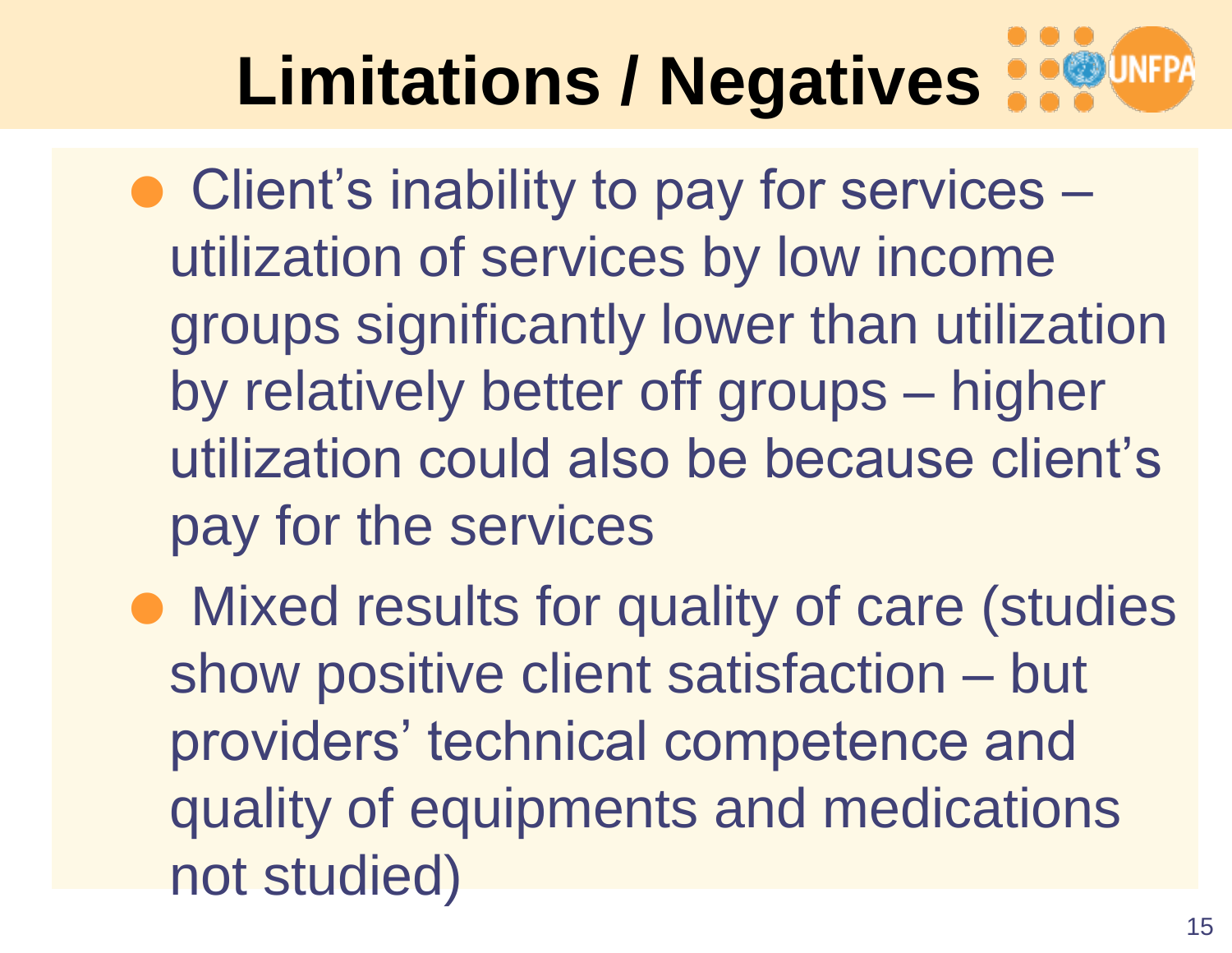- Mixed results about franchises reaching young people, poor and illiterate clients
- **Prices recommended by franchiser NOT** displayed in the clinics; Overcharging
- Assessment of population level health outcomes
- No improvements in coverage for maternal health care though positive improvements in newborn and child care – though majority provide RH services